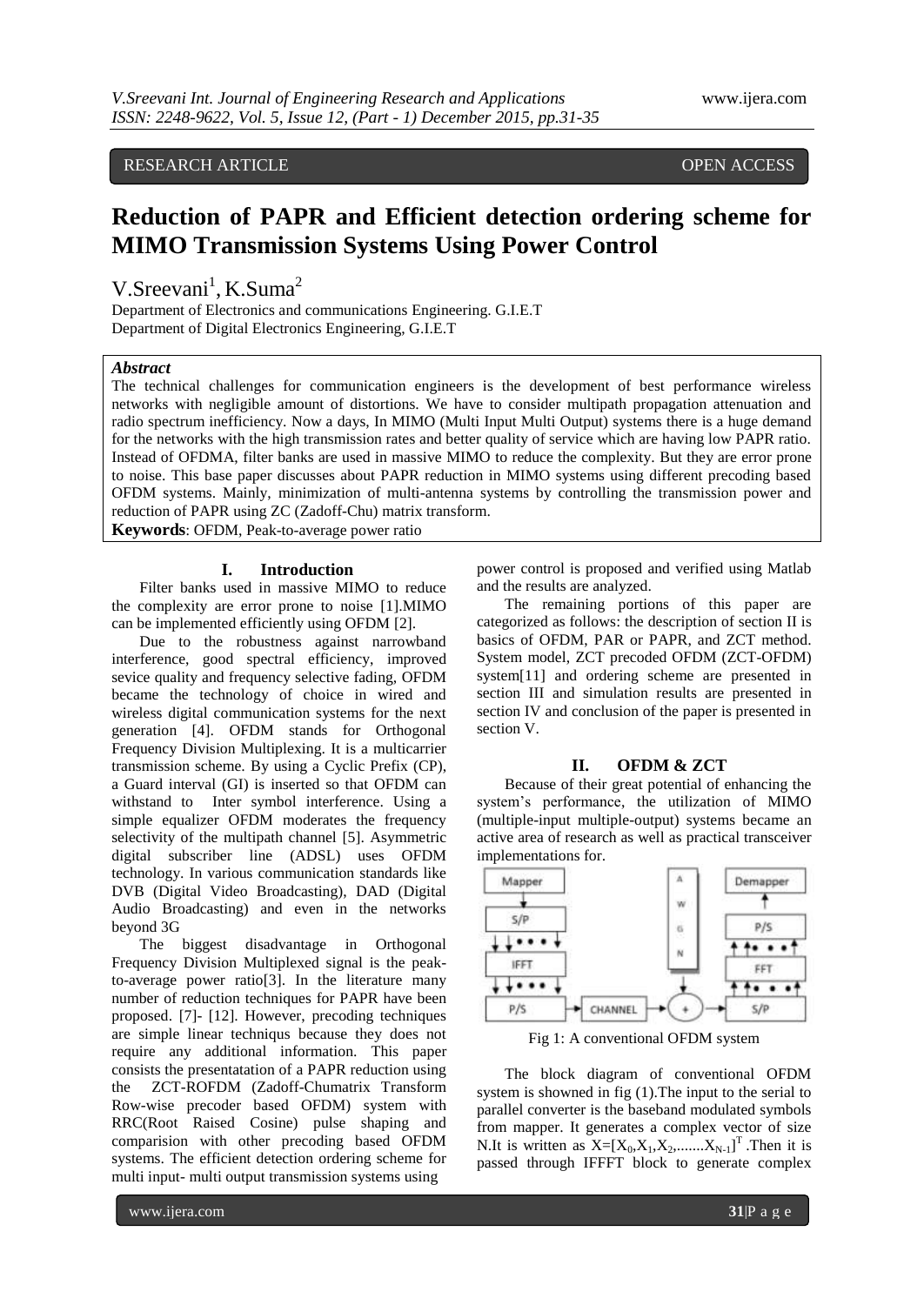baseband OFDM signal which has N subcarriers.It is given by

$$
X_n = \frac{1}{\sqrt{N}} \sum_{k=0}^{N-1} X_k e^{j2\pi \frac{n}{N}k} \quad \dots \dots \quad \text{Eq(1)}
$$

Where  $n=0,1,2$  N-1

The PAPR for the above system can be defined as follows

$$
PAPR = \frac{\max \left[\frac{R}{k} \frac{r}{n}\right]^2}{E[|x_n|^2]}
$$
 Eq-(2)

Where E [.] indicates the expectation.

It helps in band radiation.

By filling ZCT kernel row-wise or alternatively column wise, the ZCTs are obtained from ZC(Zadoff-Chu) sequences . Column wise filling give rise 7.8 dB at clip rate of 10-3 while Row-wise filling gives rise to CE-OFDM (Constant Envelope OFDM ) system with 0 dB PAPR, with system subcarriers for QPSK modulation or any modulation depending upon the type of communication.

Constant Envelope OFDM (orthogonal frequency division multiplexing) systems helps to keep in band radiation with the help of pulse shaping and the PAPR are not a constant zero db .In this paper we show PAPR analysis of several pre-coding based OFDM techniques with the popular Rout Raised Cosine(RRC) pulse shaping. The simulation results shows that ZCT row wise pre-coder OFDM(ZCT-R-OFDM) system has lowered PAPR then the ZCT Column-wise pre-coder based OFDM (ZCT-C-OFDM)system, the hardward transform precoder based OFDM (WHT-OFDM) systems and the conventional OFDM systems.

We can derive the ordering of the system from the convexity of the function. From the ordering of the system we can get converge to the geometric mean. The use of the geometric mean is to maintain the constant threshold, and also ordering of the algorithm is derived from the geometric mean. For this modified scheme of employing adaptive threshold technique is developed by correlation among the ordering result. The simultaneous results are obtained by the theoretical analysis. QRdecomposition not only require reduced computational complexity when we compared to the conventional scheme. Due to this error performance is improved in result.

#### **III. SYSTEM MODEL**

## *A.ZC Sequences and ZCT (Zadoff-chu Matrix Transform)*

ZC (Zadoff-Chu) sequences have optimum correlation properties. They are class of poly phase sequences. ZC sequences have constant magnitude and an ideal periodic auto-correlation. According to [13], ZC sequences of length N can be defined as

$$
a_n = \begin{cases} e^{\frac{j2\pi r}{N} \left(\frac{k(k+1)}{2} + qk\right)} & \text{for } N \text{ odd} \\ e^{\frac{j2\pi r}{N} \left(\frac{k^2}{2} + qk\right)} & \text{for } N \text{ Even} \end{cases} \dots 3
$$

where  $k = 0, 1, 2... N-1$ , *q* is any integer, *r* is any integer relatively prime to *N* and  $j=\sqrt{-1}$ .

The kernel of the ZCT is defined in eqn $(4)$ , is obtained by reshaping the ZC sequence by k=mL+l as hereunder.

$$
A = \begin{bmatrix} a_{00} & a_{01} \cdots & a_{0L-1} \\ a_{10} & a_{11} \cdots & a_{1L-1} \\ \vdots & \vdots & \vdots \\ a_{(L-1)0} & a_{(L-1)1} \cdots & a_{(L-1)(L-1)} \end{bmatrix} \qquad \dots 4
$$

Here l is the column variable and m is the row variable.In other words  $N=L^2$  point long ZC sequence fills the kernel of the matrix rowwise.In this case PAPR reduces to 0dB[10].However the PAPR reduces to 7.8dB,it does not reduces to 0dB,if the kernel is filled columnwise[7].

#### *B.OFDM system with ZCT precoding:*

ZCT precoded OFDM system is showned in fig(2).Here,The ZCT kernel acts as a rowwise precoding matrix of A of dimensions N=L×L and it is applied to each symbol to reduce PAPR.The baseband modulated data is passed through S/P converter in the ZCT precoded OFDM system which generates a complex vector of size L. The complex vector can be written as





After that Zadoff Chu matrix transform precoding is applied to complex vector X.This precoding technique transforms the complex vector into a new vector with same length L.The new vector obtained by ZCT precoding with lenth L can be written as  $\mathbf{Y} = \mathbf{A} \mathbf{X} = [\mathbf{Y}_0, \mathbf{Y}_1, \mathbf{Y}_2, \dots, \mathbf{Y}_{L-1}]^\mathrm{T}$ 

Where A is a precoder matrix of size  $L \times L$ and  $y_m$  can be written as

$$
Y_m = \sum_{l=0}^{L-1} a_{m,l} X_l, \quad m = 0, 1, \dots L - 1 \quad \dots (5)
$$
  
Here  $a_{m,l}$  indicates m<sup>th</sup> row and l<sup>th</sup> column.

The ZCT-R-OFDM complex baseband signal with L subcarriers is defined as

 = 1 √ . 2 −1 =0 , .................(6) where = 0,1, . . . . . -1

www.ijera.com **32**|P a g e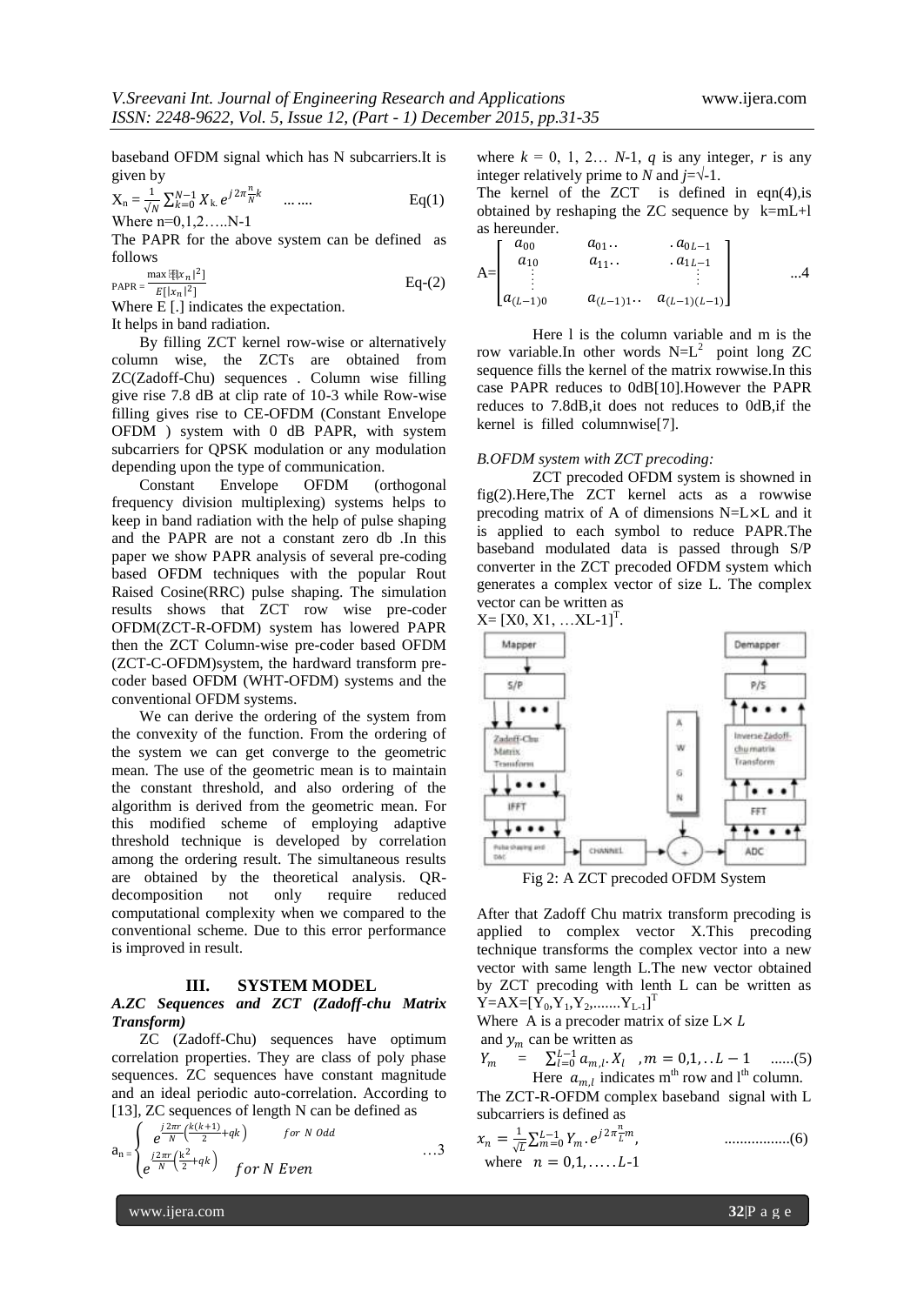After RRC(Root Raised Cosine)pulse shaping and D/A of n Samples , the complex passband transmit signal x(t) of ZCT-R-OFDM can be written as

 $x(t) = e^{j w_c t} \sum_{n=0}^{L-1} x_n \cdot r(t - n\breve{T})$  ......(7) Here  $\omega_c$  is the carrier frequency, r(t) is the baseband pulse and  $\check{T}$ =after IFFT ,compressed symbol duration in seconds.

The definition of Root Raised Cosine filter is

$$
r(t) = \frac{\sin(\frac{\pi t}{T}(1-\alpha)) + 4\alpha \frac{t}{T}\cos(\frac{\pi t}{T}(1+\alpha))}{\frac{\pi t}{T}(1 - \frac{16\alpha^2 t^2}{T^2})}
$$
 ....(8)

With pulse shaping the PAPR of the ZCT-R-OFDM is defined as

$$
PAPR = \frac{\max_{0 \le t \le NT} \mathbb{E}[x(t)]^2}{\frac{1}{NT} \int_0^{NT} \mathbb{E}[x(t)]^2] dt}
$$
 .........(9)

without pulse shaping PAPR of ZCT-R-OFDM can be defined as

$$
PAPR = \frac{\max_{n=0,1\ldots,N-1} \{ \frac{n}{2} |x_n|^2 \}}{\frac{1}{M} \sum_{n=0}^{N-1} \{ \frac{n}{2} |x_n|^2 \}} \qquad \qquad \ldots \ldots (10)
$$

Assume that the number of transmit antennas is  $N_t$  and the number of receiving antennas is  $N_r$  in MIMO system. The  $N_r X N_T$  matrix H with the element  $h_{ji}$  represents flat-fading MIMO channel.  $h_{ji}$  represents the channel gain from i<sup>th</sup> transmit antenna to j<sup>th</sup> receive antenna. The  $N_r X1$  signal<br>vector received  $Y = [\gamma 1, ..., \gamma_{N_r}]^T$  is written vector received  $Y = [y1, ..., y<sub>Nr</sub>]<sup>T</sup>$  is written as

$$
y = \sqrt{\frac{E_s}{N_t}} HP_x + n
$$
 ----(11)

Where  $X = [x1 \dots, x_{Nr}]^T$  denotes  $N_t X1$  the transmittedsignal vector, and  $n = [n1, ..., n_{N_r}]^T$  is the one–dimensional noise vector. In noise vector the elements follow complex zero mean Gaussian distribution with variance of  $\sigma_n^2$ . E<sub>s</sub> is the total transmitted signal energy on transmit antennas and P  $= \sqrt{N_t}$ , diag(P<sub>1</sub>,P<sub>2,</sub>,....P N<sub>t</sub>)

denotes the diagonal PA precoding matrix.

 $An(N_r+N_t)X N_t$ augmented channel matrix  $\overline{H}$ ,  $(N_r+N_t)X$  1 an extended receive vector  $\overline{y}$  and  $N_tX$  1 an zero matrix $0_{N_{t,1}}$ , to express the signal model for the MMSE-QR detector, is given by.



Fig 3: MIMO Transmission model with QR OSIC and ZCT Decoder

The detection-order defines the upper triangular matrix  $\overline{R}$  differently which determines the post detection SINR  $\rho_k$  and SNR of the data stream is given as

$$
\rho_k = \frac{E_s}{\sigma_n^2} \; P_k^2 \; \overline{R_{k,k}^2} \; - \; 1 \; , \quad k = 1, 2, \ldots, N_{t \ldots} (13)
$$

Using the architecture shown in Fig.3 ,The BER-minimized PA transmission using QRdecomposition based ZCT-OSIC detection can be performed. Transmission power  $P_k$  is assigned to each data stream based on the feedback information of the diagonal elements  $\overline{R}_{k,k}$ . Through a diagonal PA matrix, the independently encoded symbols are processed and then they are transmitted from  $N_t$  data streams. According to the designated detection-order, The QR-OSIC receiver detects the transmit symbols sequentially.

| Proposed Detection Ordering Algorithm |                                                                                                                                                                                                                                                                                |
|---------------------------------------|--------------------------------------------------------------------------------------------------------------------------------------------------------------------------------------------------------------------------------------------------------------------------------|
| Step                                  | Operation for each step                                                                                                                                                                                                                                                        |
| 1.                                    | $\bar{R} \equiv 0_{N_t}, \bar{Q} \equiv \bar{H}$ , k={1,2,3 $N_t$ }, $\mu_1 = \mu$                                                                                                                                                                                             |
| 2.                                    | For i=1,2,3 $N_t$                                                                                                                                                                                                                                                              |
| 3.                                    | $\tau_i =   \bar{Q}_{:,i}  ^2$                                                                                                                                                                                                                                                 |
| 4.                                    | End                                                                                                                                                                                                                                                                            |
| 5.                                    | For $l=1,2,3N_t$                                                                                                                                                                                                                                                               |
| 6.                                    | $K_l = \arg \frac{min}{\omega}  \sqrt{\tau_{\omega}} - \mu_l $<br>Fixed $\therefore \mu_{l+1} = \mu_l$ , Adaptive:                                                                                                                                                             |
| 7.                                    |                                                                                                                                                                                                                                                                                |
|                                       | $\begin{split} & \mu_{l+1} \!\!=\!\! \frac{\sum\limits_{N_t=l+1}^{N_t-l+1} \!\!\! \sqrt{\frac{\mu_l}{R_{l,l}^{N_t-l+1}}} }{ \bar{R}_{(:,l)} \blacktriangleleft \blacktriangleleft \widehat{R}_{(:,k_t)}, \tau_l \blacktriangleleft \blacktriangleleft \tau_{k,l}} \end{split}$ |
| 8.                                    |                                                                                                                                                                                                                                                                                |
|                                       | $K(1)$ $\leftarrow$<br>k( $k_l$ ), $\overline{Q}_{(1:N_{r-l+1},t)}$<br>$\overbrace{Q_{(1:N_{r-l+1},k_l)}}$                                                                                                                                                                     |
| 9.                                    | $\overline{R}_{(l,l)} = \sqrt{\tau_l}$                                                                                                                                                                                                                                         |
| 10.                                   | $\frac{\overline{Q}_{(:,l)}}{\overline{Q}_{(:,l)}} = \frac{\overline{Q}_{(:,l)}}{\overline{R}_{(l,l)}}$                                                                                                                                                                        |
| 11                                    | For m= $l+1,,N_t$                                                                                                                                                                                                                                                              |
| 12.                                   | $\overline{R}_{(l,\underline{m})} = \overline{Q}_{(:,l)}^H$ . $\overline{Q}_{(:,\underline{m})}$                                                                                                                                                                               |
| 13.                                   |                                                                                                                                                                                                                                                                                |
| 14.                                   | $\overline{Q}_{(:,m)} = \overline{Q}_{(:,m)} - \overline{R}_{(l,m)} \cdot \overline{Q}_{(:,l)}$<br>$\tau_m = \tau_m - \overline{R}_{(l,m)}^2$                                                                                                                                  |
| 15.                                   | End                                                                                                                                                                                                                                                                            |
| 16.                                   | End                                                                                                                                                                                                                                                                            |

### **TABLE 1: Proposed Detection Ordering Algorithm**

#### **IV. Simulation Results**

In order to show the simulation results for PAPR analysis using ZCT-R-OFDM with RRC pulse shaping,input is randomly generated and then modulated by Quadrature phase shift keying(QPSK).All the simulation results are performed based on  $10^5$  random OFDM blocks. parameters of system: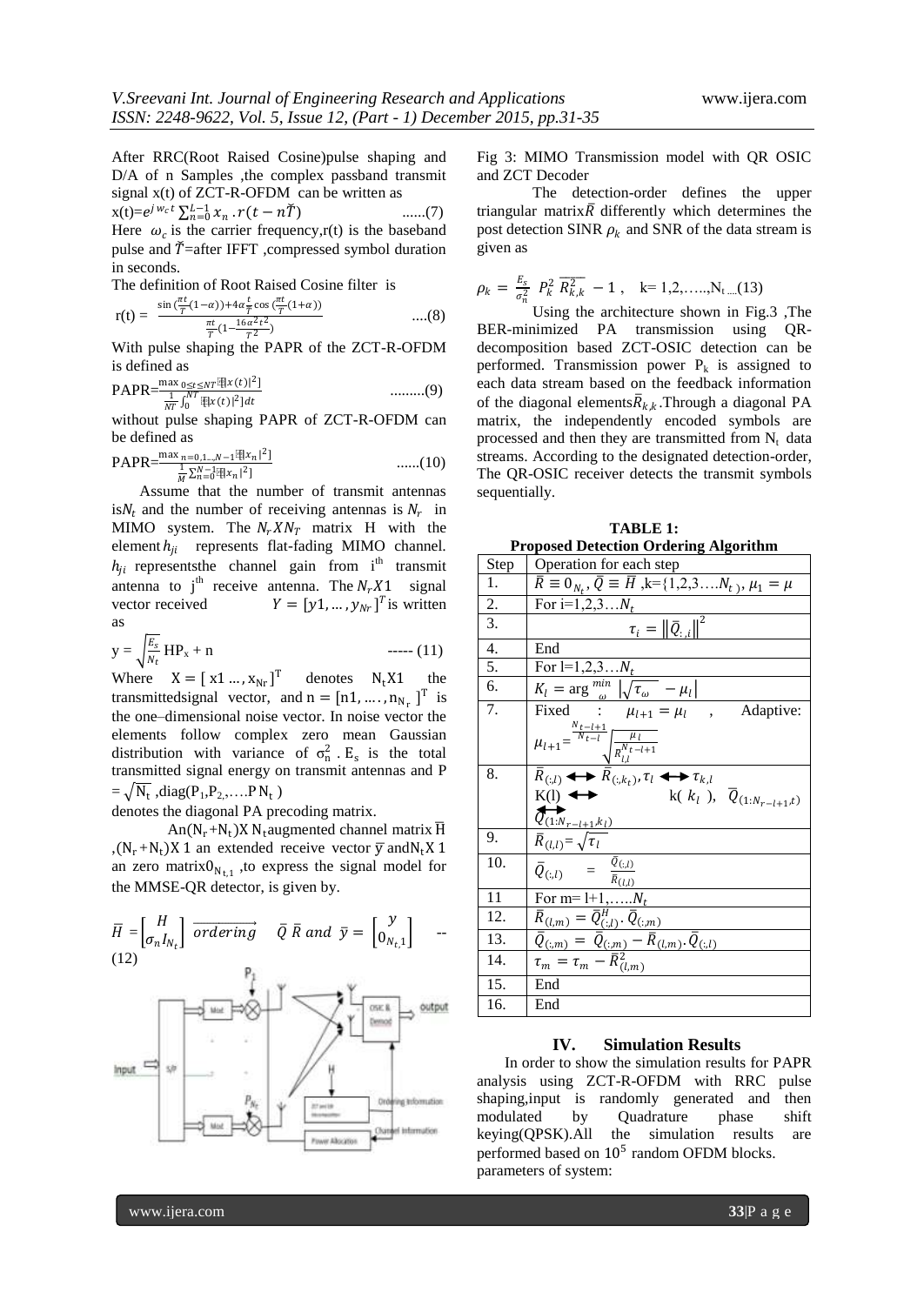- 1. system subcarriers:64,512
- 2. precoding techniques:WHT,ZCT
- 3. modulation technique:QPSK
- 4. Pulse shaping:RRC
- 5. Rolloff factor  $\alpha$  for RRC:  $\alpha = 0.22$
- 6. Oversampling factor=4

PAPR is evaluated stastically using complementary cumulative distributive function.The probability of PAPR exceeding the given threshold is



Result of ZCT over other conventional PAPR techniques with N=64,512 with alpha 0.2



It is clear from the simulation results that the PAPR value of ZCT-R-OFDM is less when compared to other PAPR techniques even when the N value is increased/Decreased.

#### **V. CONCLUSION**

In this paper, we present a PAPR reduction using the ZCT-R-OFDM system for MIMO transmission with Root raised cosine pulse shaping. From the results and series of experiments conducted, we conclude that ZCT proves to be a better model among the other pre-coding techniques like WHT etc. in terms of PAPR. Another noticable fact is that, pulse shaping increases the PAPR of the ZCT-R-OFDM from 0dB to 5dB. Any power increase and complex optimization is not required in ZCT-R-OFDM system

and no need to send any additional information to the receiver. In addition, this system offer substantial performance gain in fading multipath channels.It is sufficient to confirm the superiority of the proposed design because the ordering algorithm of previous studies comply with the stategy of the B-OSIC (Ordered Successive Inerference Cancellation) [14]- [16].It also take advantage of the frequency variations of the communication channel and Performing ZCT-QR decomposition based OSIC detection made it more eligible for transmission.

#### **REFERENCES**

- [1] Arman Farhang\*, 'Nichola Marchetti\*, Linda E.Dolye and Farhang Boroujeny, Filter bank Multicarrier for Massive MIMO', feb 2014
- [2] Hong-Jie Chou, "PAPR Reduction Techniques with Hybrid SLM-PTS Schemes for OFDM Systems." *IEEE Trans. Consumer Electronics, vol.1,978-990,Dec 2012.*
- [3] J.Hoydis, S. Ten Brick and M. Debbah,' Massive MIMO in the UL/DL of cellular networks: How many antennas do we need', IEEE journal on selected areas of communications, vol31, no.2.pp.160-171, 2013
- [4] Y. Wu and Z. Y. William, "Orthogonal frequency division multiplexing: A multicarrier modulation scheme," *IEEE Trans. Consumer Electronics,* vol. 41, no. 3, pp. 392–399, Aug. 1995.
- [5] B. Muquet, Z. Wang, G. B. Giannakis, M. Courville, and P. Duhamel, "Cyclic prefixing or zero padding for wireless multicarriertransmissions,'' *IEEE Trans. Comm*., vol. 50, pp. 2136-2148, Dec.2002.
- [6] R. V Nee and A. Wild, "Reducing the Peak-To-Average Power Ratioof OFDM," *48th IEEE Vehicular Technology Conference, VTC98,* vol.3, 18-21 May 1998.
- [7] Y. Kuan Min and V. Jeoti, "A Novel Signal" Independent Techniquefor PAPR Reduction in OFDM Systems", *International Conference onSignal processing, communication and networking* (*IEEE-ICSCN2007),* 22-24 Feb. 2007.
- [8] I. Baig and V. Jeoti, "PAPR Analysis of DHT-Precoded OFDM System for M-QAM", *the 3rd International Conference on Intelligentand Advanced Systems (ICIAS2010),* June 2010.
- [9] Y. Tasi, G. Zhang, and X. Wang, "Orthogonal Polyphase Codes forConstant Envelope OFDM-CDMA System," *IEEE, WCNC,* pp. 1396– 1401, 3-6 April 2006.